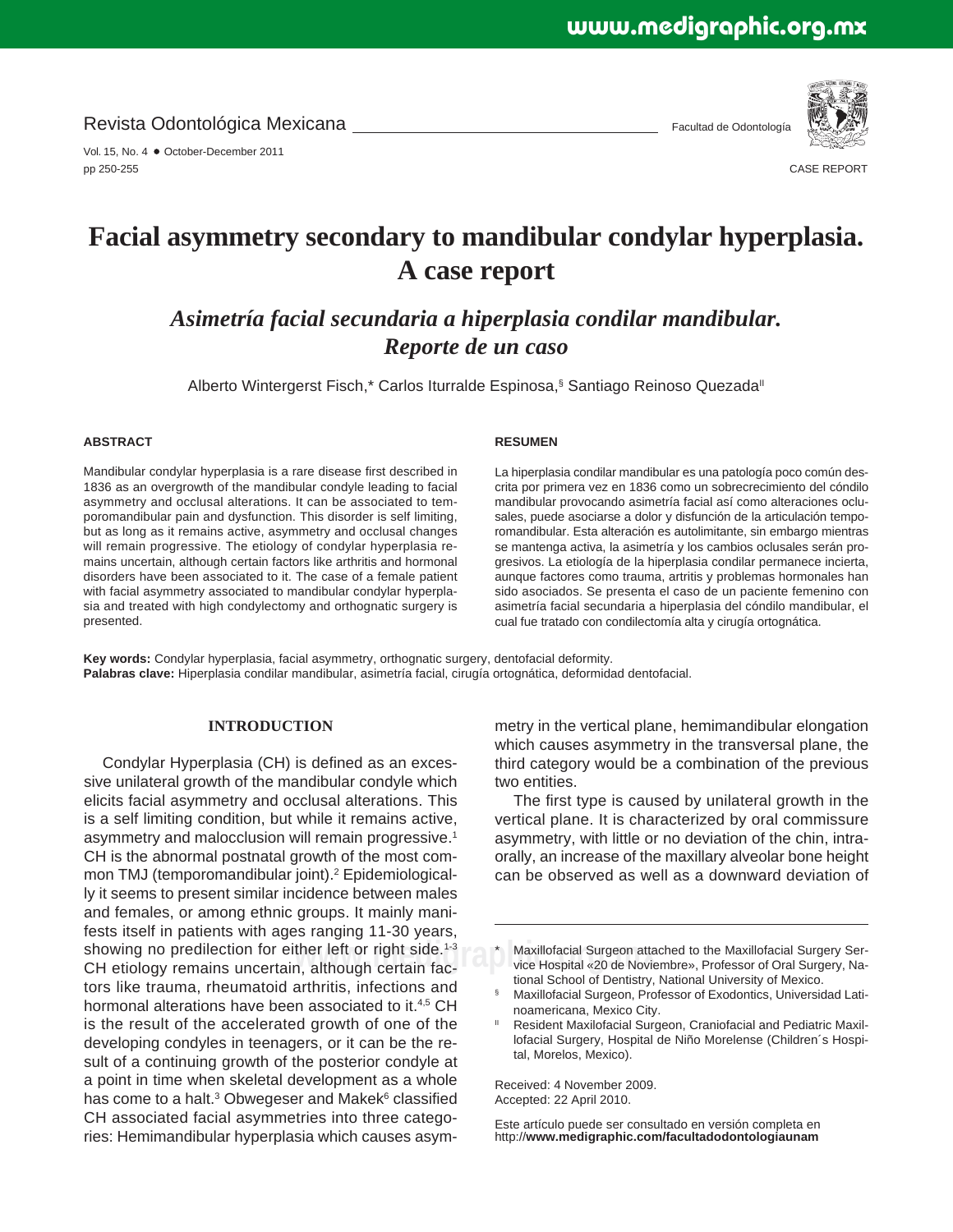the ipsilateral occlusal plane. If the maxillary plane does not follow the mandibular plane, on that side, an open bite will develop. In most cases, the mandibular line is adequate but can show certain ipsilateral deviation. Upon radiographic examination, Obwegeser and Makek<sup>6</sup> describe the enlargement of the condyle, with a deformed, generally irregular head and a thinned and elongated condylar neck. The mandibular angle is typically rounded and presents the mandibular canal in a lowered position. The mid mandibular elongation is associated to a deviation of the chin to the contralateral side and does not present vertical asymmetry. Intraorally, the midline is deviated to the non affected side while contralateral lower molars move in a lingual direction in an attempt to achieve occlusion. Nevertheless a crossbite can appear on that same side. The occlusal plane is maintained free of deviations.

The condyle is of normal shape and size, but the neck can be elongated or remain normal with elongation of the ascending ramus.

The third type of CH is a combination of the former two types.

Basic requirements for CH treatment must include control of the growth process to achieve proper facial balance. This can be accomplished by performing a high condylectomy or condylar shaving in cases where the growth process is active. $6,7$  Facial asymmetry treatment depends on whether the growth has been vertical or transversal, on the position of midlines or on whether the position of the upper or lower occlusal plane has been affected.

Orthodontic treatment before the operation is of the utmost importance. There should be no attempt to bring the teeth to the facial midline. If this were to happen, surgical movements would result impaired, therefore compromising the potential of success. It is important to be cognizant with the type of surgery to be performed as well as all expected changes, to perform presurgical dental movements. The aim to strive for is that after surgery, the dental midline will conform to the facial midline.

## **CASE REPORT**

Female patient, 37 years of age *(Figure 1)*. The referral was due to the fact that this patient was in orthodontic presurgical protocol for laterognatia correction through orthognatic surgery. There was onset of pain in the left preauricular region as well as a decrease of oral opening, which was 20 mm when the patient arrived at the hospital. Clinically, facial asymmetry was observed at the expense of the lower third. Intraorally there was maxillary and mandibular vertical discrepancy of the oclusal plane with a decrease in the maxillary vertical height of the left side and dental midlines with deviations to the same side. The mandibular midline was deviated 5 mm with respect to the maxillary midline. There was also a posterior open bite on the right side *(Figure 2)*. Simple radiographic studies were carried out. They showed an approximately 2 x 2 cm translucent zone in the anterior medial portion of the condylar head *(Figure 3)*. From the tomographic point of view, a hyper dense mass could be observed in the left condylar head *(Figure 4)*. A bone Gammagraphy was performed with technetium-99 phosphate. In it, an abnormal augmented deposition of the drug was observed; this confirmed the presence of a blastic lesion *(Figure 5)*. For these reasons, it was decided to perform a high condylectomy.

The patient underwent balanced inhalation general anesthesia, having previously observed a protocol of asepsis and antisepsis. Lidocaine with 2% epinephrine was infiltrated in the preauricular region. A preauricular incision was performed with a temporal extension to approach the temporomandibular joint; performing a blunt dissection, the articular capsule was located, and then incided in a «T» shape. When viewing the condylar head, an intact articular disk could be appreciated, therefore it was preserved. Following this, an osteotomy on the lower base of the condylar deformation was performed *(Figure 6)*. After that, the remaining bone tissue was remodeled, the articular disk was



**Figure 1.**  Initial front photograph.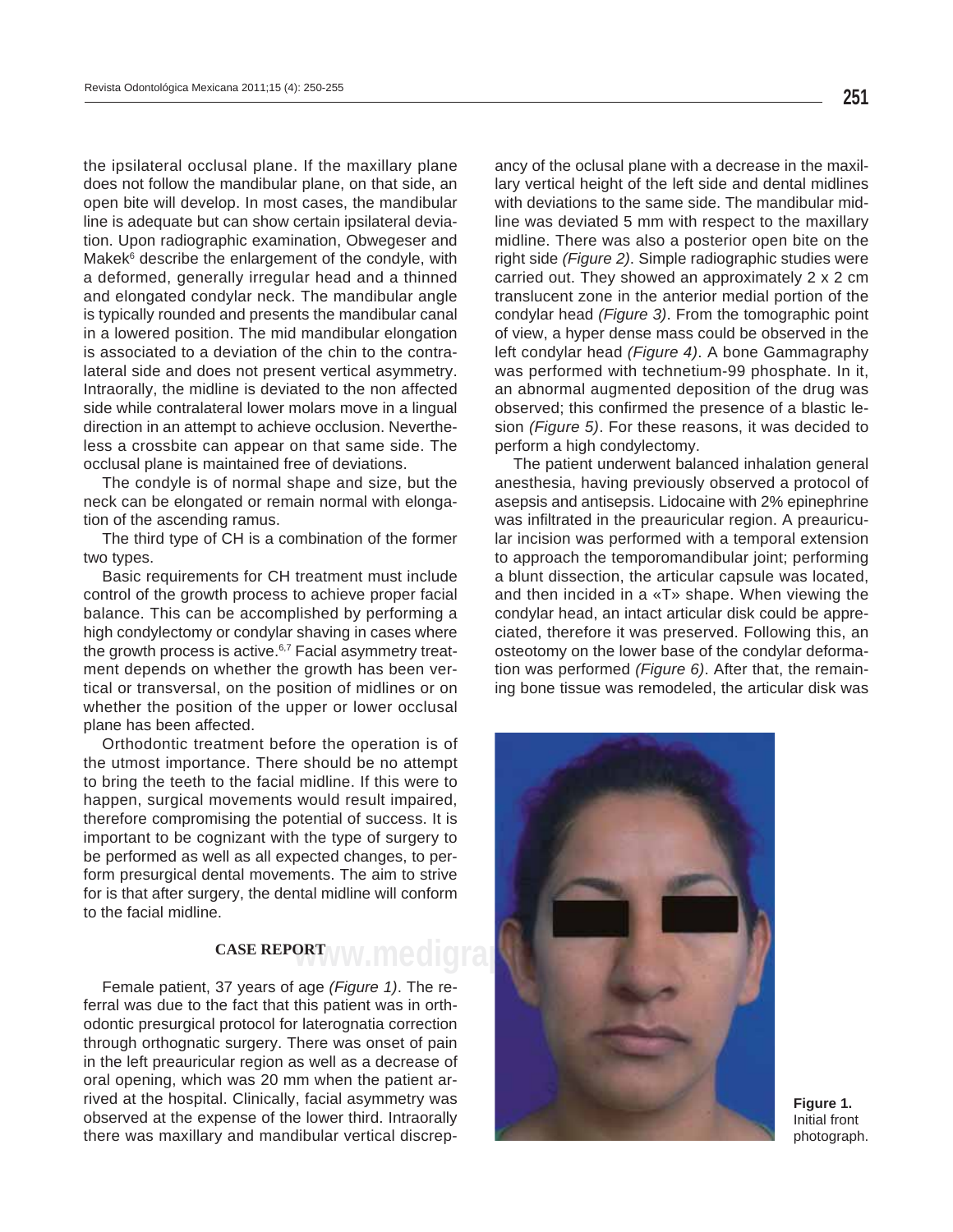recaptured to the lateral portion of the condyle, and a suture by planes was performed. The patient evolved satisfactorily, and presented a complete correction of



**Figure 2.** Initial front photograph in occlusion.

the facial asymmetry. Nevertheless occlusal discrepancy and maxillary vertical discrepancy of the occlusal plane became evident *(Figure 7)*. Therefore, it was decided to perform, in a second surgery, an anterolateral descent Lefort I osteotomy, an occlusal guide was placed to stabilize the mandible. One month after the previous surgery, the patient was brought to the operating theater under balanced inhalation general anesthesia and nasotracheal intubation; an incision



**Figure 4.** Axial cut of computerized tomography, where a hyperdense left tumoration can be observed in what corresponds to the position over the mandibular condyle.



**Figure 3.** Well defined radiopaque tumor which caudally displaces caudally the mandibular condyle from the glenoid fossa.



## **Figure 5.**

Craneofacial region bone Gammagraphy with technetium-99 phosphate where the drug augmented abnormal deposition on the TMJ level can be observed.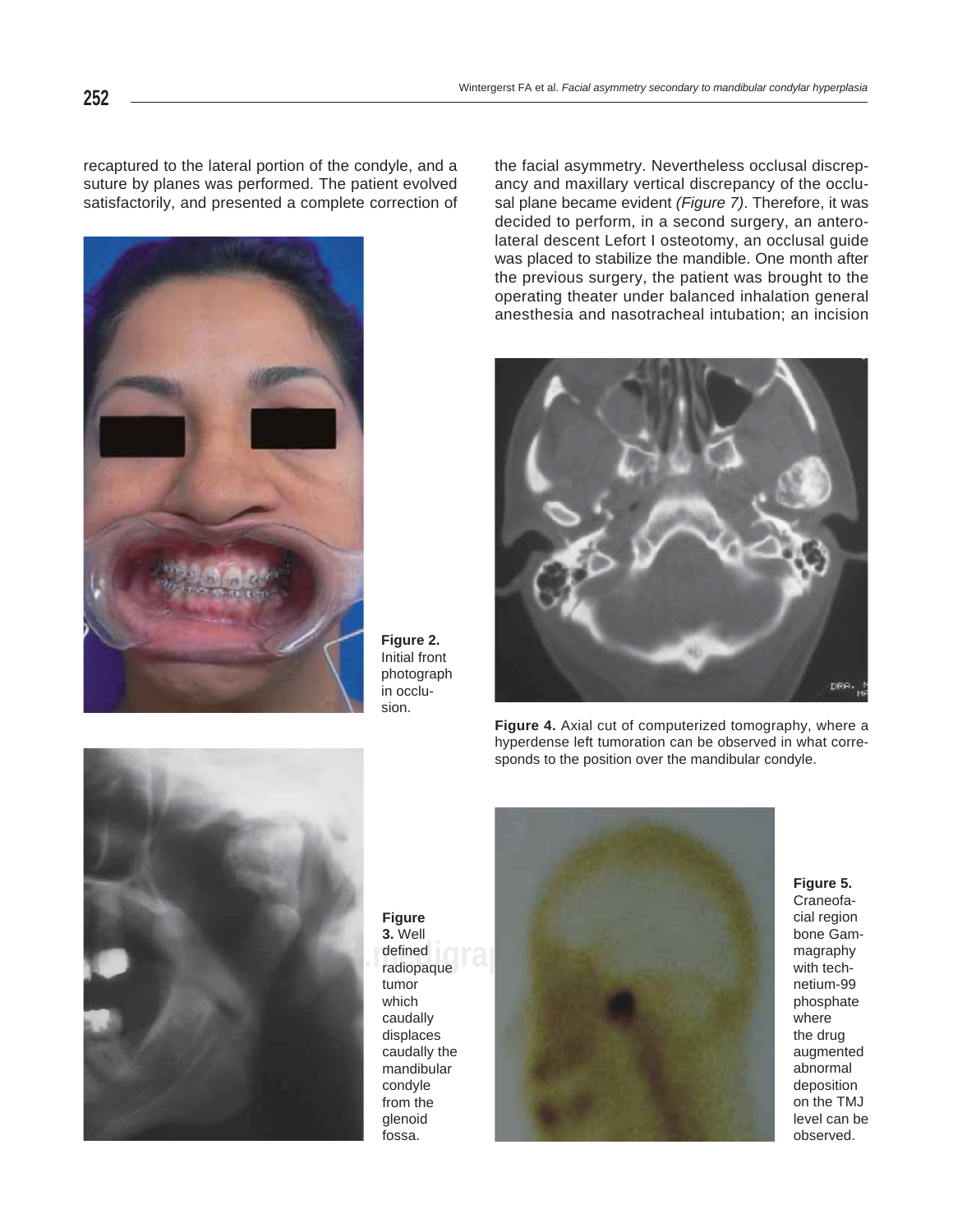was made around the vestibular mucosa to perform a Lefort I osteotomy with maxilar anterolateral descent to correct occlusal plane discrepancy. With this procedure, a stable dental occlusion was achieved, and was then fixed with titanium mini plates (Figure 8). For aesthetical purposes an advancement genioplasty was performed. It was sutured by planes, and the operation was accomplished without incidents or accidents. The patient experienced satisfactory evolution and was dismissed from the hospital. One month after the operation, the patient presented facial symmetry *(Figure 9)*, stable occlusion, as well as matching dental and facial midlines *(Figure 10)*. For all the aforementioned reasons she was sent home to continue with post surgical orthodontic management.

## **DISCUSSION**

Facial asymmetry secondary to condylar hyperplasia is not merely an aesthetic problem, it can represent functional alterations such as pain and oral opening impairment. The growth of the condylar head causes the downward and forward displacement of the mandibular body,<sup>1,6,7</sup> causing maxillary vertical discrepancy of the occlusal plane, crossbite, as well as interferences in the TMJ movements. Besides all the aforementioned, there is pain caused by compression and displacement of peripheral structures.<sup>1,6-8</sup>

Condylar Hyperplasia causes have not been established. The reasons why the condyle starts growing and becomes hyperplastic are unknown.<sup>1,3,6,7</sup> To all the aforementioned reasons the fact must be included that it is difficult to predict the length of time the condyle

has experienced abnormal growth. To decipher this, references from the patient as well as previous photographs are needed.

When choosing proper treatment, a precise diagnosis is very important, as well as the knowledge of whether CH is active. To achieve this we employ complementary diagnosis methods like bone Gammagraphy with 99m technetium phosphate, which is a tracking method based on the infiltration of phosphates marked with a radionuclide.<sup>2,4,8</sup> Phosphates are metabolized by bone cells in approximately 2 hours, and are incorporated in areas of new bone formation. The amount of tracking material distributed in an area is determined by the metabolic activity range or by the vascular contribution to a region, and is translated in the radiographic plates of condylar heads.<sup>8</sup>

Basic considerations in the treatment of facial asymmetry secondary to condylar hyperplasia must include





**Figure 6.** Macro view of the tumor being dissected as a whole through pre-auricular approach.

**Figure 7.** Maxilar occlusal discrepancy immediately after resection of condyle tumor.



**Figure 8.** Fixation Lefort I type osteotomy with L shaped mini plates. System 2.0.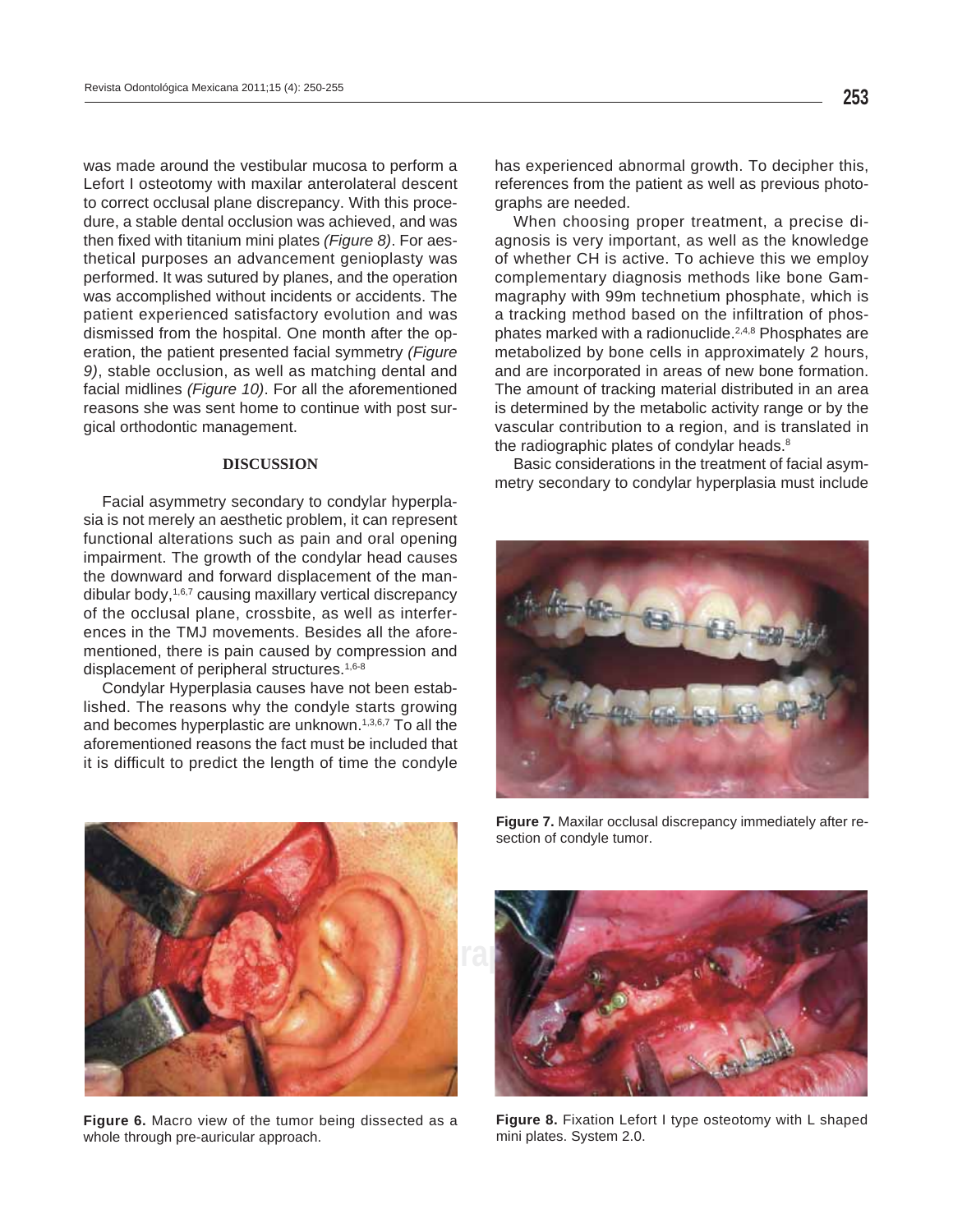

**Figure 9.**  Front photograph after surgery with proper symmetry and facial harmony.



**Figure 10.** Stable dental occlusion after surgery.

unilateral or bilateral mandibular osteotomies, as well as Type Lefort I maxillary osteotomies to correct the occlusal plane.<sup>10-12</sup>

## **CONCLUSION**

In the case presented in this article, pain and mouth opening impairment, as well as the size of the condyle, mandated the performance of a high condylectomy and the remodeling of the remaining bone, achieving thus the complete correction of the facial asymmetry. Nevertheless, lack of maxillary lateral growth became evident, therefore it was decided to perform a Lefort I type osteotomy, gaining thus stable Angle Class I molar and canine occlusion, with dental and facial midlines in proper relation.

We deem of the utmost importance in all patients presenting facial asymmetries to carry out a comprehensive study of its causes, and to consolidate a diagnosis that be not only dental, since TMJ alterations can be found like CH or other type of neoplasia.

#### **REFERENCES**

- 1. Nitzan DW, Katsnelson A, Bermanis I, Brin I, Casap N. The clinical characteristics of condylar hyperplasia: Experience with 61 patients. *Journal of Oral and Maxillofacial Surgery* 2008; 66: 312-318.
- 2. Saridin CP, Raijmakers P, Becking A. Quantitative analysis of planar bone scintigraphy in patients with unilateral condylar hyperplasia. *Oral Surgery Oral Medicine Oral Pathology Oral Endodontology* 2007; 104: 259-263.
- 3. Eslami B, Behnia H, Javadi H, Savojbolaghchi KK, Saffar AS. Histopatologic comparison of normal and hyperplastic condyles. *Oral Surgery Oral Medicine Oral Pathology Oral Endodontology* 2003; 96: 711-717.

a control in the growth process to allow balanced facial development. This can be achieved performing a high condylectomy or condylar remodelation in cases of active growth.<sup>7,8</sup> In cases where CH is mild to moderate and self-limiting, it is better to avoid TMJ surgery and resolve the asymmetry through the osteotomy of the mandibular ramus upon completion of the growth period.8

Presurgical orthodontic treatment is of the utmost importance. In it, the objectives are to achieve a good relationship of both jaws, and to accomplish, after surgical reposition, an Angle Class I canine occlusion.9 For the aforementioned reasons it is necessary to ascertain the type and extent of the surgery to be performed, so that teeth can be surgically aligned and dental midlines end up matching facial midlines.<sup>1,7</sup>

**www.medigraphic.org.mx** droma, osteoma, or other alterations which require a Decision to perform a condylectomy is made based on evidence of active changes in the hyperplastic condyle, or when observing clinical or radiographic suggestions of pathological conditions like: chonhistopathological diagnosis.<sup>1,6,7,9</sup> It must be taken into account that an osteochondroma of the mandibular condyle can be easily confused with CH.<sup>7,10</sup> Condylectomy not only restores asymmetry in many cases, it also allows histological examination of the tumor mass.7-11 Surgical procedures to correct asymmetries will depend on the mandible deviation and maxillary vertical discrepancy of the occlusal plane. To achieve the aforementioned, the most used procedures are